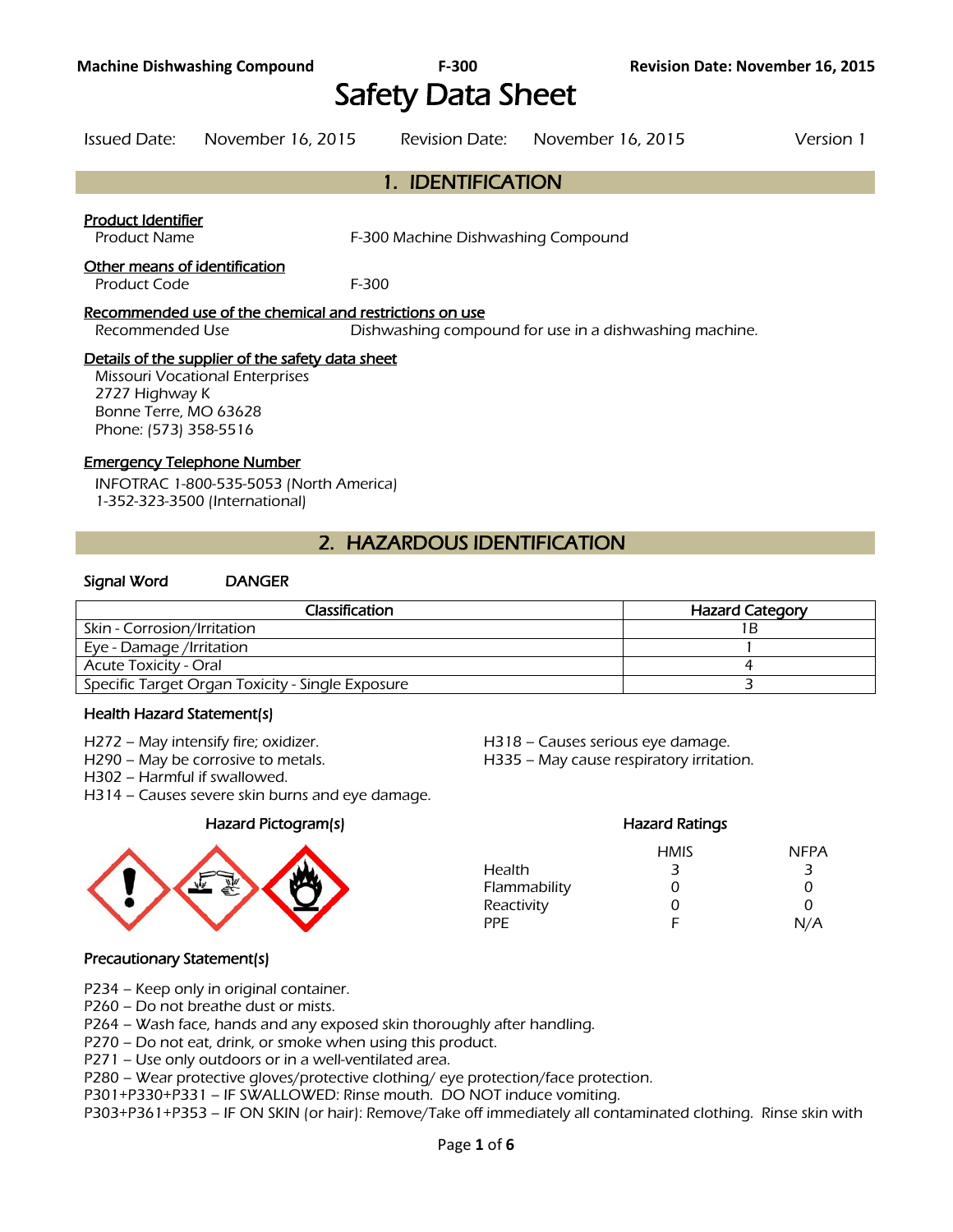water/shower.

P304+P340 – IF INHALED: Remove victim to fresh air and keep at rest in a position comfortable for breathing. P305+P351+P338 – IF IN EYES: Rinse cautiously with water for several minutes. Remove contact lenses, if present and easy to do. Continue rinsing.

P310 – Immediately call a POISON CENTER or doctor/physician.

P391 – Collect spillage.

P403+P233 – Store in a well-ventilated place. Keep container tightly closed.

P405 – Store locked up.

P406 – Store in a corrosive resistant container with a resistant inner liner.

P501 – Dispose of contents and container in accordance with applicable local, regional, national, and/or international regulations.

#### Potential Health Effects

| <b>Skin Contact</b> | May cause skin corrosion/irritation/burns. |
|---------------------|--------------------------------------------|
| Eye Contact         | May cause eye damage.                      |
| <b>Inhalation</b>   | May cause respiratory irritation.          |
| Ingestion           | May be harmful if swallowed.               |

# 3. COMPOSITION/INFORMATION ON INGREDIENT

| CAS#        | Weight-%  |
|-------------|-----------|
| 7758-29-4   | 35-40     |
| 6834-92-0   | $20 - 25$ |
| 497-19-8    | $20 - 25$ |
| 15630-89-4  | $20 - 25$ |
| Proprietary | $1-5$     |
|             |           |

\*\*If Chemical Name/CAS No is "proprietary" and/or Weight-% is listed as a range, the specific chemical identity and/or percentage of composition has been withheld as a trade secret.

## 4. FIRST-AID MEASURES

| General Advice | If you feel unwell, seek medical advice (show label where possible). |
|----------------|----------------------------------------------------------------------|
|                |                                                                      |

- Eye Contact Rinse cautiously with water for several minutes. Remove contact lenses, if present and easy to do. Continue rinsing for at least 15 total minutes.. Get medical advice/attention.
- Skin Contact Brush off excess chemical and immediately flush contaminated areas with plenty of water. Take off contaminated clothing. Wash contaminated clothing before reuse. If skin irritation persists, call a physician.
- Inhalation Remove victim to fresh air and keep at rest in a position comfortable for breathing. Call a POISON CENTER or doctor/physician if you feel unwell.
- **Ingestion** Rinse mouth. Give lots of water to drink. Do NOT induce vomiting. Call a POISON CENTER or doctor/physician if you feel unwell. If vomiting occurs, give water to further dilute the chemical.

#### Most important symptoms and effects

Symptoms Prolonged contact may cause painful stinging or burning of eyes and lids, watering of eye,<br>Symptoms and initation. Prolonged contact may such sause severe skip initation or mild burn and irritation. Prolonged contact may even cause severe skin irritation or mild burn.

# 5. FIRE-FIGHTING MEASURES

### Extinguishing Media

Suitable Extinguishing Media: Water fog, foam, dry chemical powder, carbon dioxide. Unsuitable Extinguishing Media: Water jet.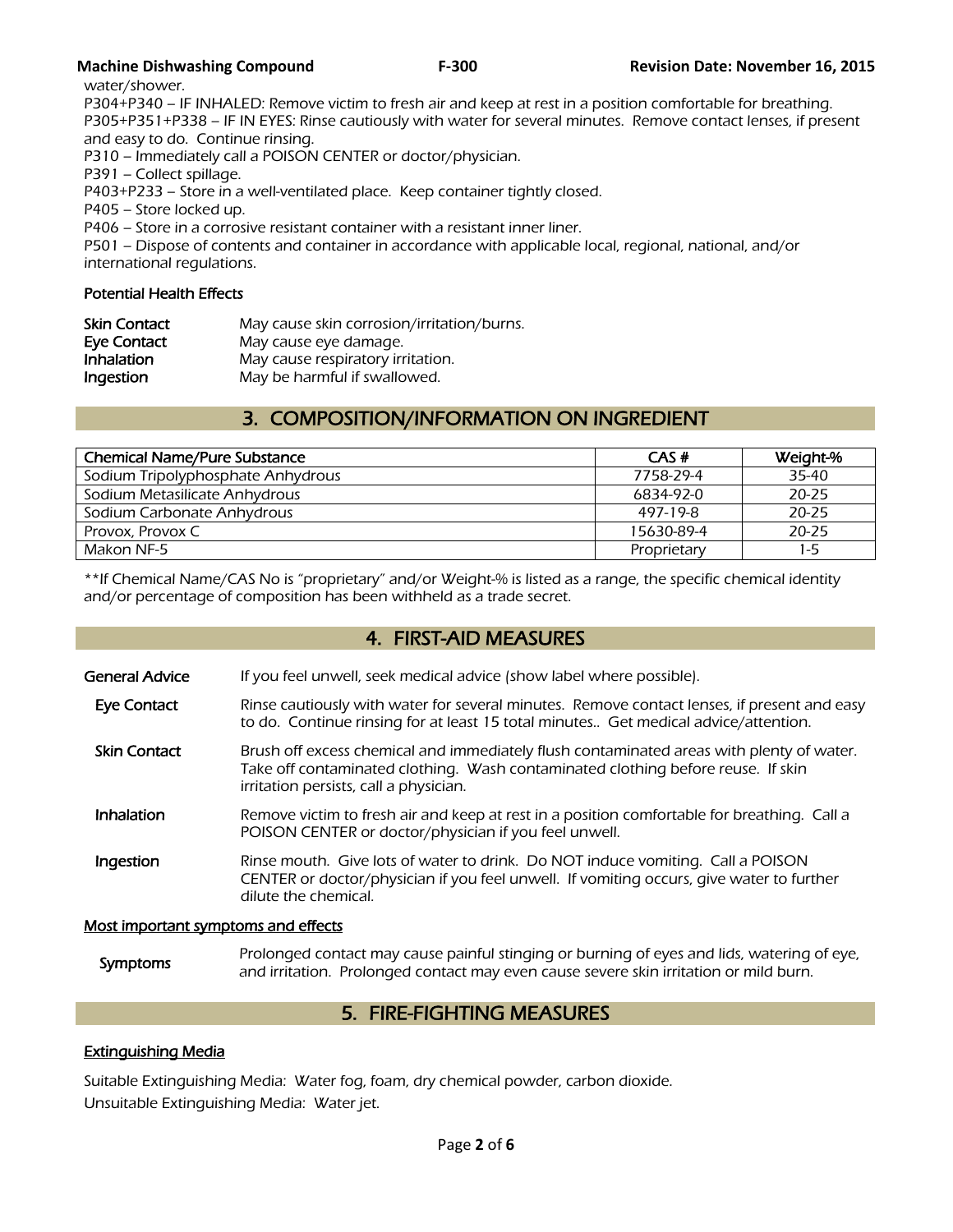Components of this product may decompose upon heating to produce corrosive and/or toxic fumes.

#### Protective equipment and precautions for firefighters

As in any fire, wear self-contained breathing apparatus pressure-demand, MSHA/NIOSH (approved or equivalent) and full protective gear.

# 6. ACCIDENTAL RELEASE MEASURES

#### Personal precautions, protective equipment and emergency procedures

| Personal precautions                              | Do not get in eyes, on skin, or on clothing. Avoid creation of dust. Avoid<br>breathing dust. Do not eat, drink, or smoke in areas where this material is<br>used. Wash thoroughly after handling. Wet material may pose a slipping<br>hazard. |  |  |  |
|---------------------------------------------------|------------------------------------------------------------------------------------------------------------------------------------------------------------------------------------------------------------------------------------------------|--|--|--|
| <b>Environmental precautions</b>                  | Do not flush into surface water or sanitary sewer system. See Section 12<br>for additional ecological information.                                                                                                                             |  |  |  |
| Methods and material for containment and clean up |                                                                                                                                                                                                                                                |  |  |  |
| <b>Methods for Containment</b>                    | Prevent further leakage or spillage if safe to do so.                                                                                                                                                                                          |  |  |  |
| Methods for Clean up                              | Shovel dry material into suitable container. Vacuum any remaining<br>material into a suitable container. Avoid creating dust.                                                                                                                  |  |  |  |

# 7. HANDLING AND STORAGE

#### Precautions for safe handling

Handle in accordance with good industrial hygiene and safety practice. Use only in well ventilated areas. Do not breathe dust. Wash face, hands, and any exposed skin thoroughly after handling. Use personal protection recommended in Section 8.

#### Conditions for safe storage, including any incompatibilities

Storage Conditions Keep containers tightly closed in a dry, cool and well-ventilated place. Store locked up. Incompatible Materials Can generate heat when mixed with acids. When wet, flammable hydrogen gas may be produced from prolonged contact with alkali sensitive metals such as: aluminum, brass, bronze, copper, lead, tin, zinc.

# 8. EXPOSURE CONTROLS/PERSONAL PROTECTION

| <b>Chemical Name</b>                         | <b>ACGIH TLV</b>                                                                                     | <b>OSHA PEL</b>                                                               | NIOSH IDLH |
|----------------------------------------------|------------------------------------------------------------------------------------------------------|-------------------------------------------------------------------------------|------------|
| Sodium Tripolyphosphate<br>$(7758-29-4)$     | 10 mg/m <sup>3</sup> TWA (inhalable<br>particles), 3 mg/m <sup>3</sup> TWA<br>(respirable particles) | 15 mg/m <sup>3</sup> TWA (total dust), 5<br>$mg/m3 TWA$ (respirable fraction) |            |
| Sodium Metasilicate<br>Anhydrous (6834-92-0) |                                                                                                      | 2 mg/m <sup>3</sup> TWA                                                       |            |

#### Appropriate engineering controls

Engineering Controls Apply technical measures to comply with the occupational exposure limits.

#### Individual protection measures, such as personal protective equipment

| Eye/Face Protection                   | Wear approved safety goggles.                                                                           |
|---------------------------------------|---------------------------------------------------------------------------------------------------------|
| Skin and Body Protection              | Wear appropriate clothing to prevent repeated or prolonged skin contact.                                |
| <b>Respiratory Protection</b>         | Ensure adequate ventilation, especially in confined areas. For limited<br>exposure use a N95 dust mask. |
| <b>General Hygiene Considerations</b> | Do not eat, drink, or smoke when using this product. Wash contaminated                                  |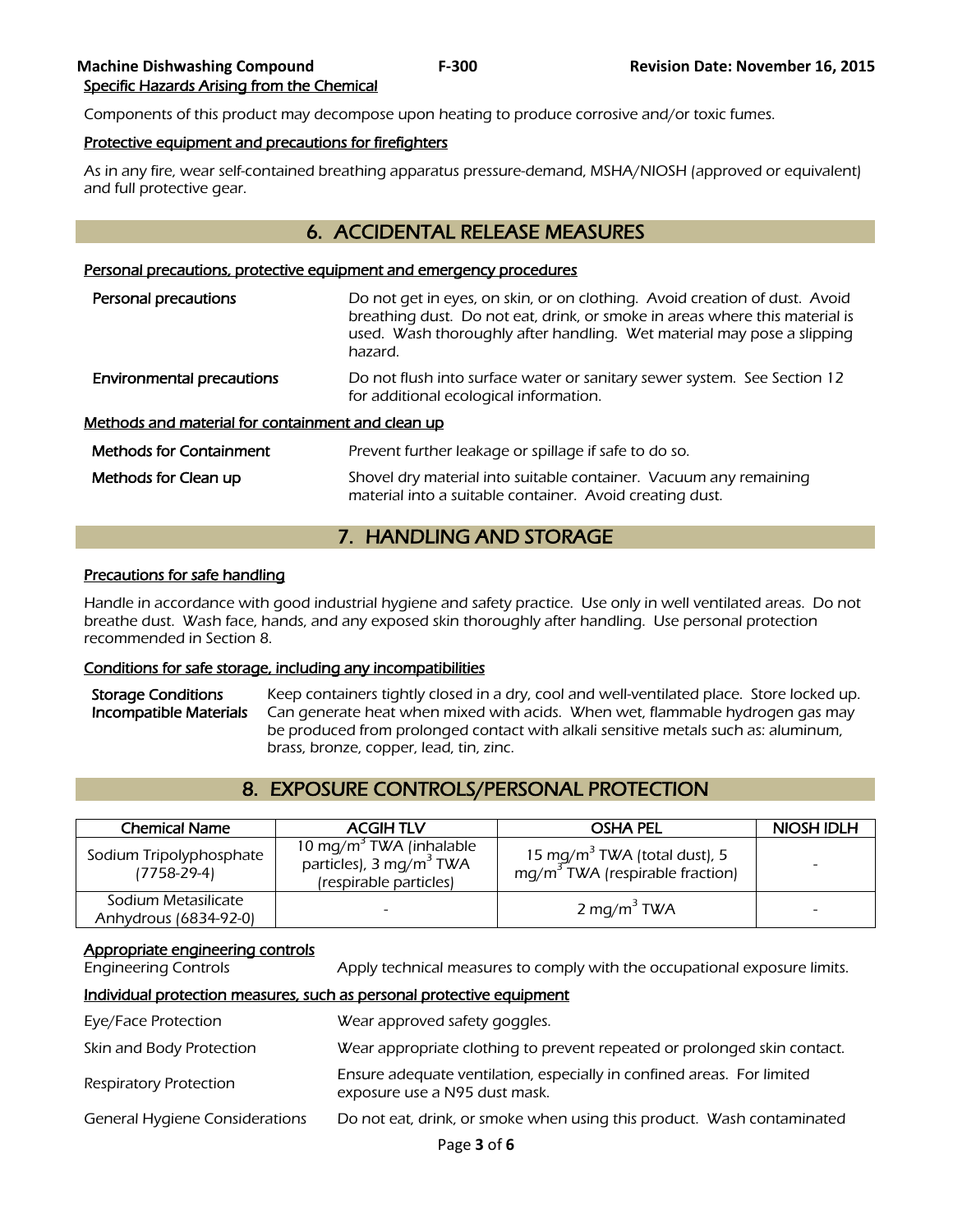clothing before reuse. Handle in accordance with good industrial hygiene and safety practice.

# 9. PHYSICAL AND CHEMICAL PROPERTIES

#### **Appearance**

| <b>Physical State</b><br>Color                                                                                                                                                                                                                                                                                                                                                                                                                                                                                                                                         | Solid<br><b>White</b>                                                                                                                                                                                                                                                                                                                   | Odor<br><b>Odor Threshold</b> | Odorless<br>Not Determined |  |
|------------------------------------------------------------------------------------------------------------------------------------------------------------------------------------------------------------------------------------------------------------------------------------------------------------------------------------------------------------------------------------------------------------------------------------------------------------------------------------------------------------------------------------------------------------------------|-----------------------------------------------------------------------------------------------------------------------------------------------------------------------------------------------------------------------------------------------------------------------------------------------------------------------------------------|-------------------------------|----------------------------|--|
| <b>Property</b>                                                                                                                                                                                                                                                                                                                                                                                                                                                                                                                                                        | <b>Values</b>                                                                                                                                                                                                                                                                                                                           | <b>Remarks - Method</b>       |                            |  |
| рH<br><b>Melting Point/Freezing Point</b><br><b>Boiling Point/Boiling Range</b><br><b>Flash Point</b><br><b>Evaporation Rate</b><br>Flammability (Solid, Gas)<br><b>Upper Flammability Limits</b><br><b>Lower Flammability Limits</b><br><b>Vapor Pressure</b><br><b>Vapor Density</b><br><b>Specific Gravity</b><br><b>Water Solubility</b><br>Solubility in other solvents<br><b>Partition Coefficient</b><br><b>Auto-ignition Temperature</b><br><b>Decomposition Temperature</b><br><b>Viscosity</b><br><b>Explosive Properties</b><br><b>Oxidizing Properties</b> | Approx. 12<br>Not determined<br>Not determined<br>Not determined<br>Not determined<br>Non-flammable<br>Not determined<br>Not determined<br>Not determined<br>Not determined<br>Not determined<br>Complete<br>Not determined<br>Not determined<br>Not determined<br>Not determined<br>Not determined<br>Not determined<br>Not determined | 1% solution                   |                            |  |
|                                                                                                                                                                                                                                                                                                                                                                                                                                                                                                                                                                        | <b>STABILITY AND REACTIVITY</b><br>10.                                                                                                                                                                                                                                                                                                  |                               |                            |  |
| Reactivity                                                                                                                                                                                                                                                                                                                                                                                                                                                                                                                                                             | Promotes combustion.                                                                                                                                                                                                                                                                                                                    |                               |                            |  |
| <b>Chemical Stability</b>                                                                                                                                                                                                                                                                                                                                                                                                                                                                                                                                              | Stable at normal temperatures and pressures.                                                                                                                                                                                                                                                                                            |                               |                            |  |
| <b>Conditions to Avoid</b>                                                                                                                                                                                                                                                                                                                                                                                                                                                                                                                                             | Exposure to air or moisture over prolonged periods. Dusting conditions.<br>Extreme heat. Extreme humidity.                                                                                                                                                                                                                              |                               |                            |  |
| Incompatible materials                                                                                                                                                                                                                                                                                                                                                                                                                                                                                                                                                 | Can generate heat when mixed with acids. When wet, flammable hydrogen<br>gas may be produced from prolonged contact with alkali sensitive metals<br>such as: aluminum, brass, bronze, copper, lead, tin, zinc. Strong oxidizing                                                                                                         |                               |                            |  |

Hazardous Decomposition Hazardous Decomposition<br>Products **Sodium** oxides, carbon oxides, nitrogen oxides, ammonia oxides.

Hazardous Polymerization Will not occur.

# 11. TOXICOLOGICAL INFORMATION

agents. Combustible materials.

#### Mixture Toxicity

Toxicological data have not been determined specifically for this product.

# 12. ECOLOGICAL INFORMATION

#### **Ectotoxicity**

Ecological studies have not been determined specifically for this product.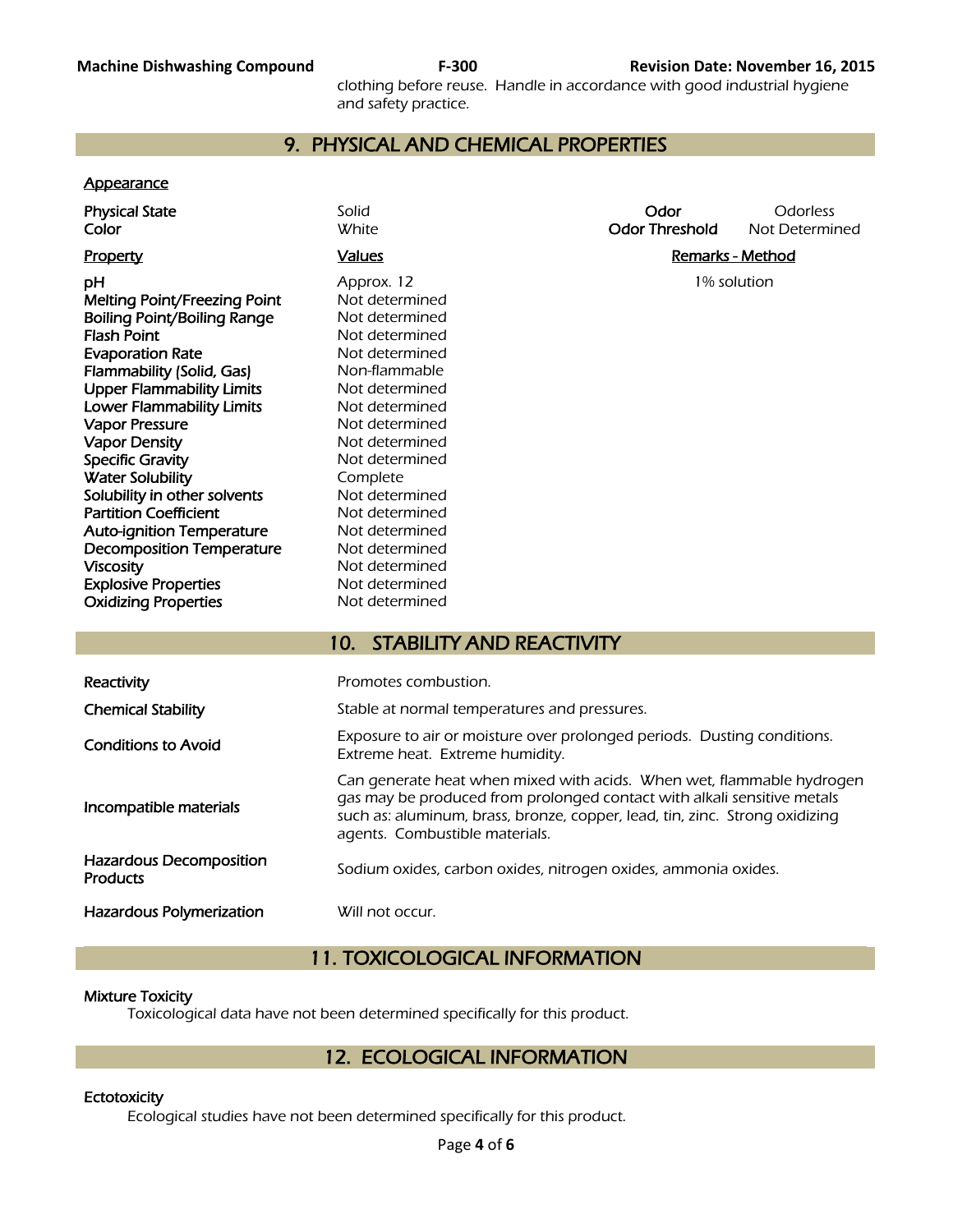| <b>Machine Dishwashing Compound</b>      | $F-300$                                                                                                                                                                                                          | <b>Revision Date: November 16, 2015</b> |
|------------------------------------------|------------------------------------------------------------------------------------------------------------------------------------------------------------------------------------------------------------------|-----------------------------------------|
|                                          | <b>13. DISPOSAL CONSIDERATIONS</b>                                                                                                                                                                               |                                         |
| <b>Disposal Instructions</b>             | Dispose of in accordance with local, regional, national, and international<br>regulations.                                                                                                                       |                                         |
| Hazardous Waste Code                     | Not available.                                                                                                                                                                                                   |                                         |
| Waste from residues / unused<br>products | Reuse or recycle if possible. Dispose of in accordance with local, regional,<br>national, and international regulations.                                                                                         |                                         |
| <b>Contaminated Packaging</b>            | Since emptied containers may retain product residue, follow label warnings<br>even after container is emptied. Empty containers should be taken to an<br>approved waste handling site for recycling or disposal. |                                         |
|                                          | <b>14. TRANSPORT INFORMATION</b>                                                                                                                                                                                 |                                         |
| <u>Note</u>                              | Please see current shipping paper for most up to date shipping information,<br>including exemptions and special circumstances.                                                                                   |                                         |
| DOT I.D. Number                          | UN3262                                                                                                                                                                                                           |                                         |

| DUT I.D. NUMBER                 | UNJZOZ                  |
|---------------------------------|-------------------------|
| <b>DOT Proper Shipping Name</b> | Corrosive solid, n.o.s. |
| <b>DOT Hazard Classes:</b>      |                         |
| US DOT                          | 8                       |
| Road (ADR)                      | 8                       |
| Air (ICAO/IMDG)                 | 8                       |
| Sea (IMO/IMDG)                  | 8                       |
|                                 |                         |
| Packing Group                   | Ш                       |
| <b>DOT Label</b>                | 8                       |
|                                 |                         |

# 15. REGULATORY INFORMATION

#### U.S. Federal Regulations

Contents of this SDS comply with OSHA Hazard Communication Standard CFR 1910.1200.

# OSHA Hazard Communication Standard (29 CFR 1910.1200)

( X ) Hazardous ( ) Non- Hazardous

### SARA TITLE III

| Section 302/304 | Extremely Hazardous Substances: None.                          |
|-----------------|----------------------------------------------------------------|
| Section 311/312 | (40CFR370) Hazardous Categories: Acute.                        |
| Section 313     | Contains the following SARA 313 Toxic Release Chemicals: None. |
|                 |                                                                |

#### **CERCLA**

CERCLA Regulatory Based on the information supplied this product contains no substances regulated under CERCLA.

#### State Regulations California Prop 65

 This product may contain the following ingredient(s) known to the state of California to cause cancer, birth defects or other reproductive harm: None based on information supplied.

#### Inventories

| Component              | TSCA<br>(United<br>States) | dsl<br>(Canada) | <b>EINECS/ELINCS</b><br>(Europe) | <b>ENCS</b><br>(Japan) | China<br>(IECSC) | <b>KECL</b><br>(Korea) | <b>PICCS</b><br>(Philippines) | <b>AICS</b><br>(Australia) |
|------------------------|----------------------------|-----------------|----------------------------------|------------------------|------------------|------------------------|-------------------------------|----------------------------|
| Sodium<br>Metasilicate |                            |                 |                                  |                        |                  |                        |                               |                            |